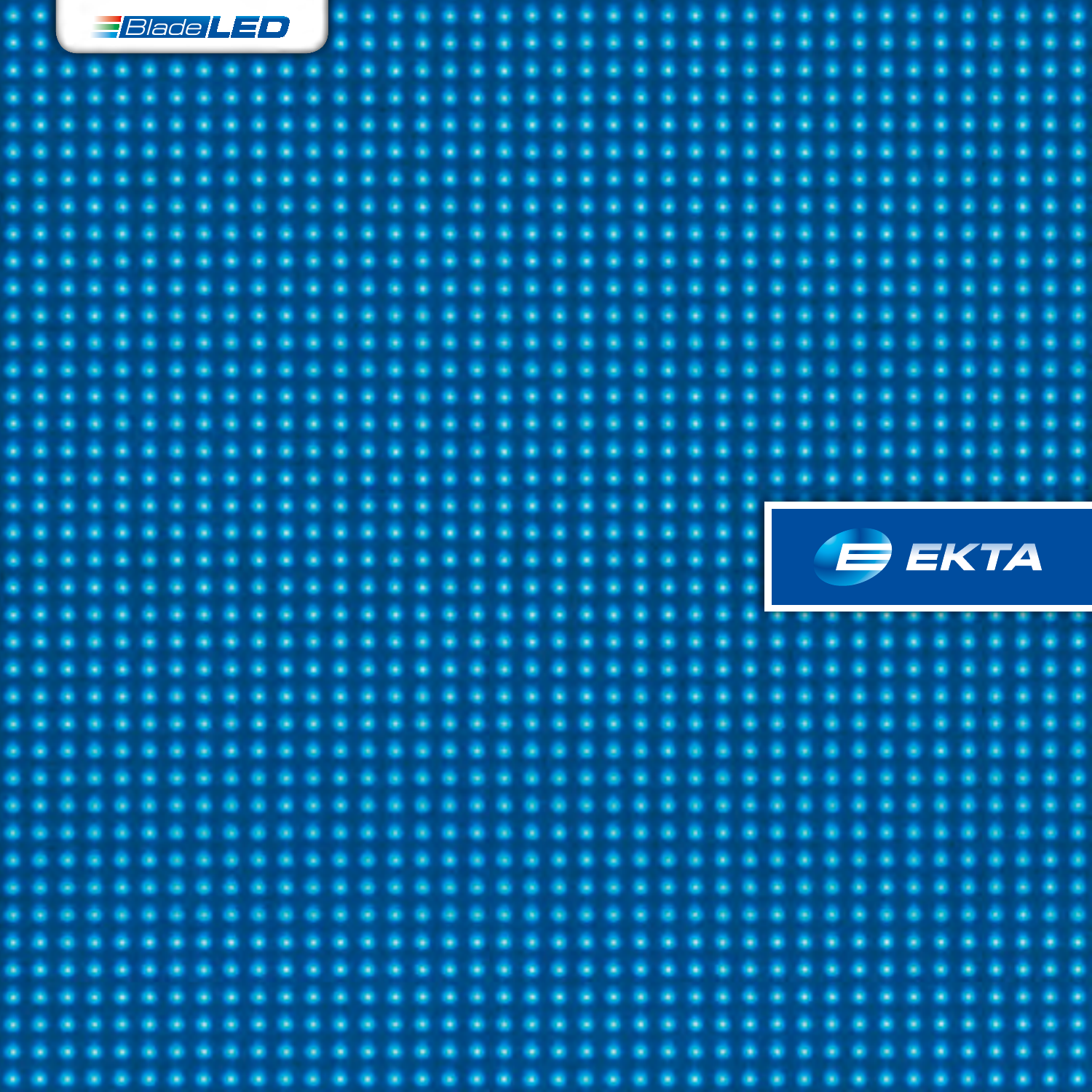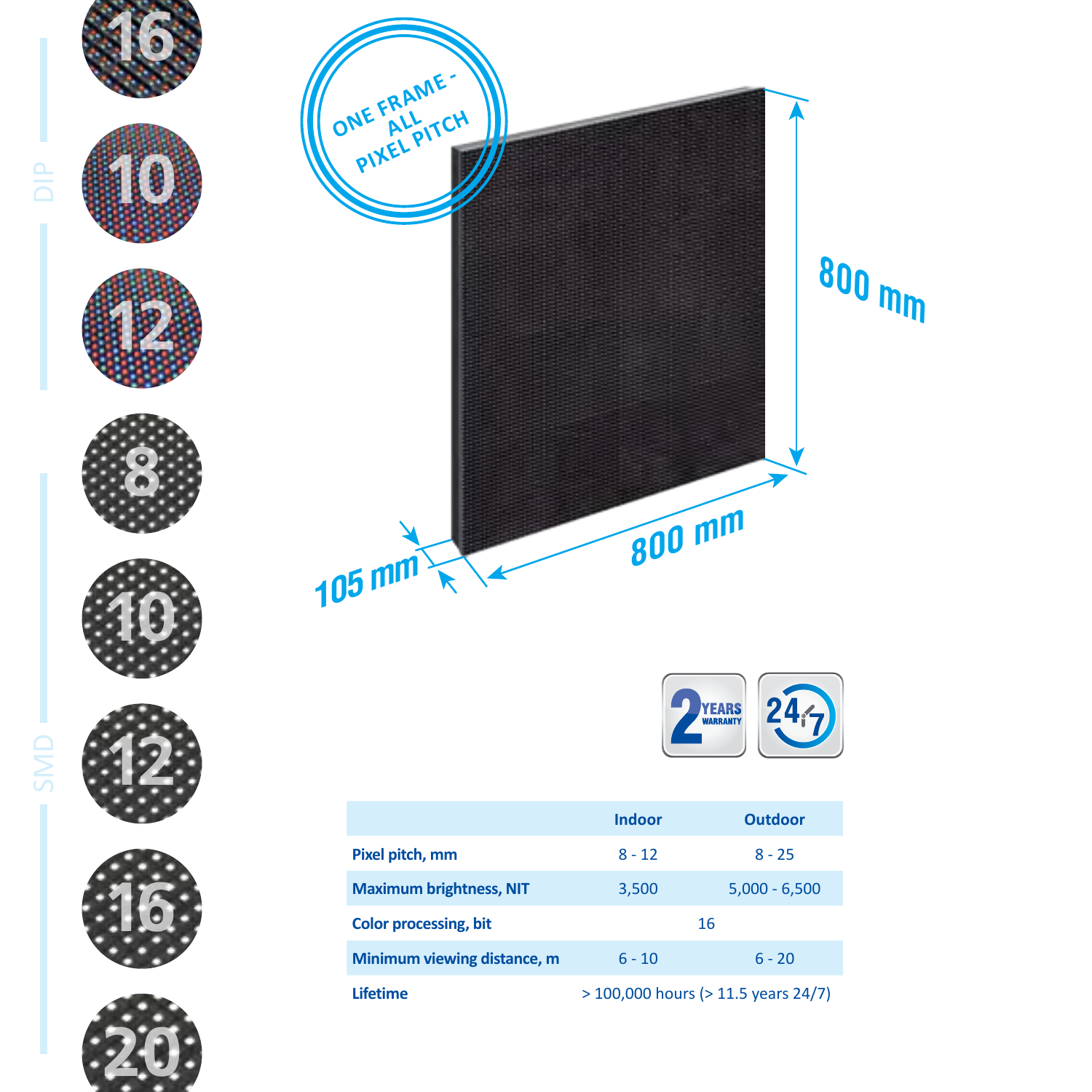## fixed installation type *FBlade LED*



- $\checkmark$  **Energy saving**
- P **Remote control and diagnostics**
- P **Front maintenance**



Front maintenance system



Easy and quick access to all connections



Fast service



Needs very small space behind for structure, cables and ventilation



Ultrathin module



Lightweight



**IAC** Controlled by ERMAC